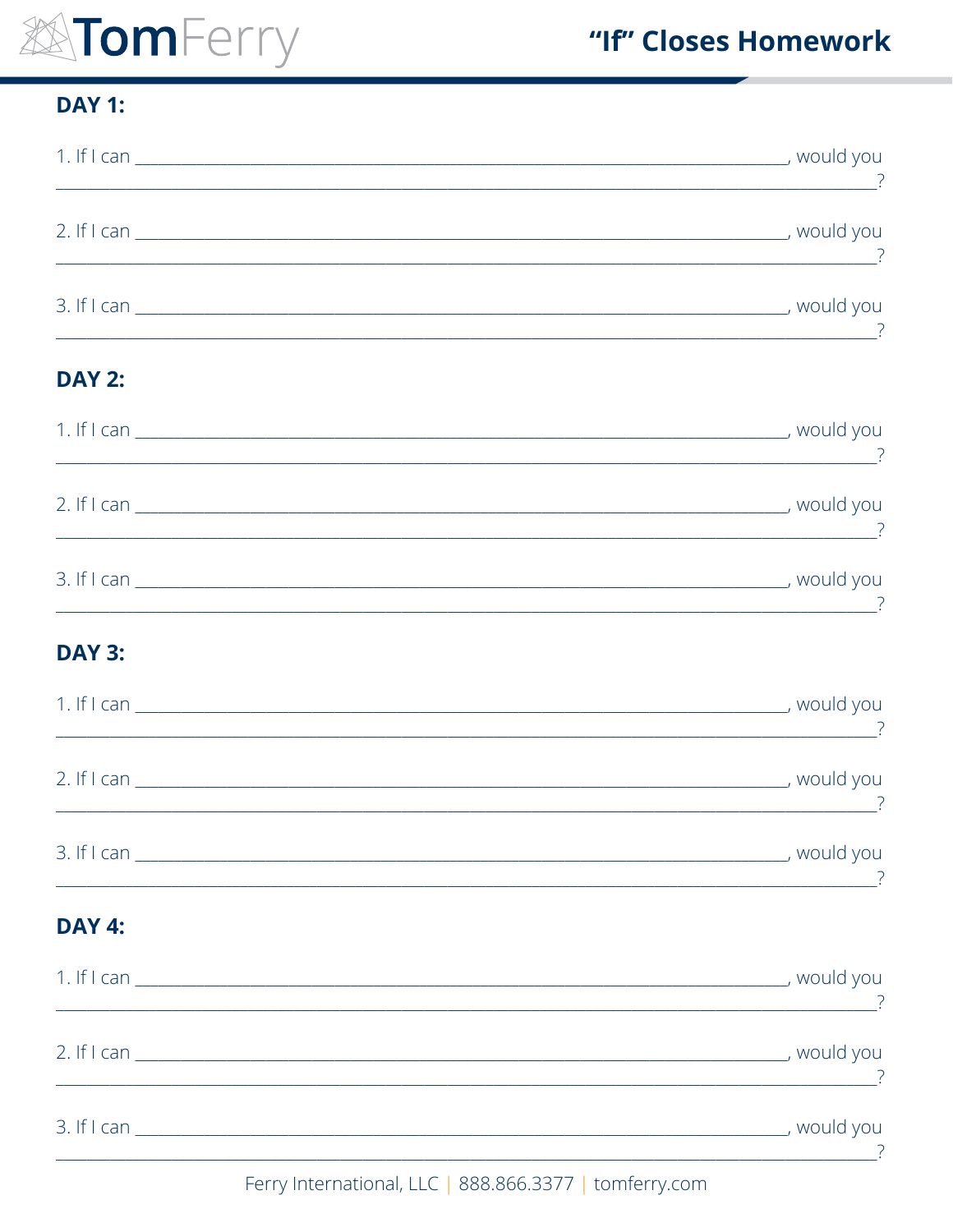# EXTomFerry

### "If" Closes Homework

### **DAY 5:**

| DAY6:         |                                                                                                                           |
|---------------|---------------------------------------------------------------------------------------------------------------------------|
|               |                                                                                                                           |
|               | $\overline{\phantom{a}}$ , and the contract of the contract of the contract of the contract of $\overline{\phantom{a}}$ , |
|               | <u>se a componente de la componenta de la componenta de la componenta de la componenta de la componenta de la co</u>      |
| <b>DAY 7:</b> |                                                                                                                           |
|               |                                                                                                                           |
|               |                                                                                                                           |
|               |                                                                                                                           |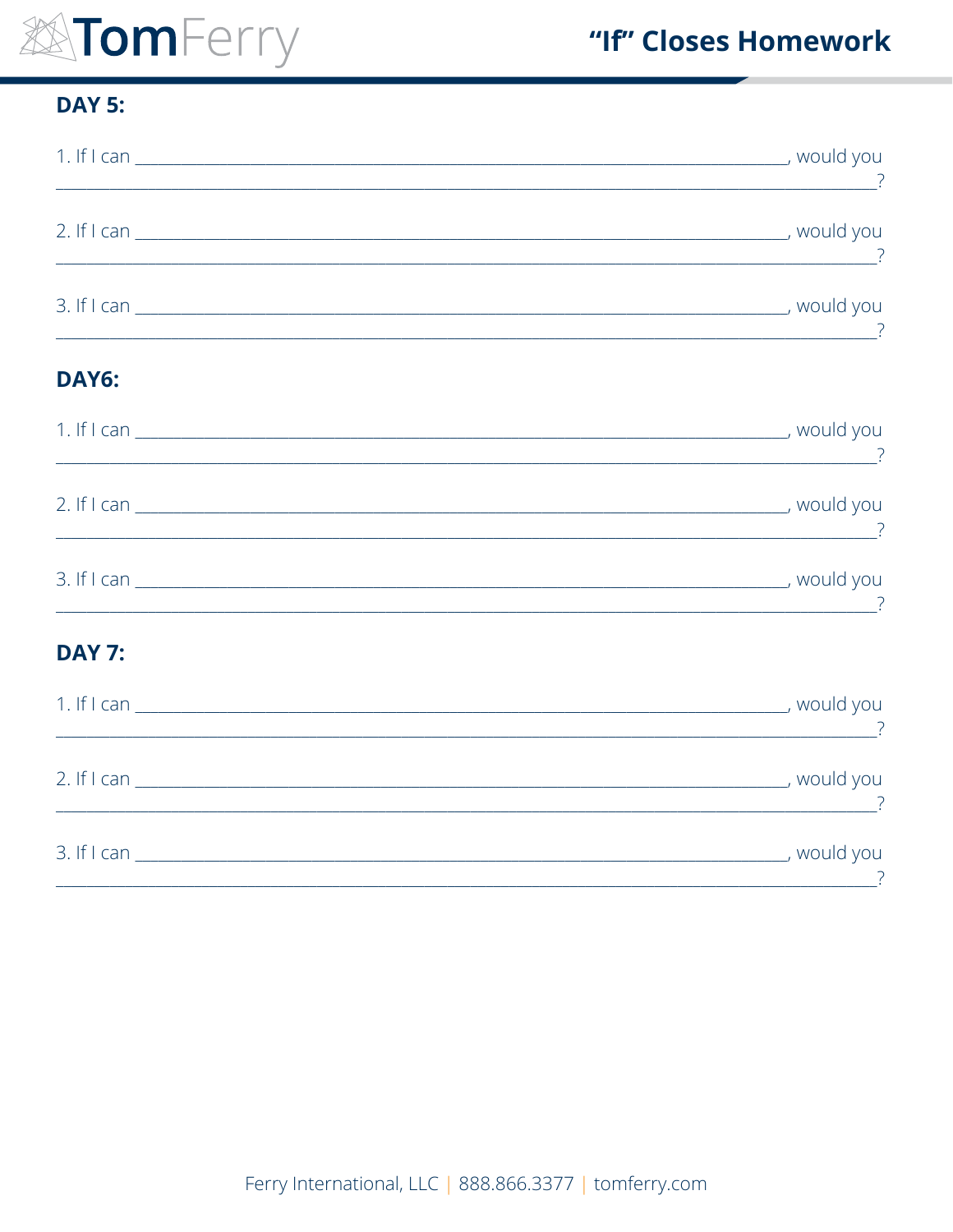## **XATOMFerry Convertional Materia areas Choice" Closes Homework**

### **DAY 1:**

|               | be better for you?                                                                                                    |                    |
|---------------|-----------------------------------------------------------------------------------------------------------------------|--------------------|
|               |                                                                                                                       |                    |
|               | be better for you?                                                                                                    |                    |
|               |                                                                                                                       |                    |
|               |                                                                                                                       |                    |
| <b>DAY 2:</b> |                                                                                                                       |                    |
|               |                                                                                                                       |                    |
|               |                                                                                                                       |                    |
|               |                                                                                                                       |                    |
|               | <u> 1989 - Johann Barn, mars ar breithinn ar chwaraeth a bhaile ann an 1992. Bhaile ann an 1992 an t-Alban ann an</u> | be better for you? |
|               |                                                                                                                       |                    |
|               |                                                                                                                       |                    |
| <b>DAY 3:</b> |                                                                                                                       |                    |
|               |                                                                                                                       |                    |
|               |                                                                                                                       |                    |
|               |                                                                                                                       |                    |
|               |                                                                                                                       |                    |
|               |                                                                                                                       |                    |
|               |                                                                                                                       |                    |
| <b>DAY 4:</b> |                                                                                                                       |                    |
|               |                                                                                                                       |                    |
|               |                                                                                                                       |                    |
|               |                                                                                                                       |                    |
|               |                                                                                                                       |                    |
|               |                                                                                                                       |                    |
|               | be better for you?                                                                                                    |                    |

Ferry International, LLC | 888.866.3377 | tomferry.com